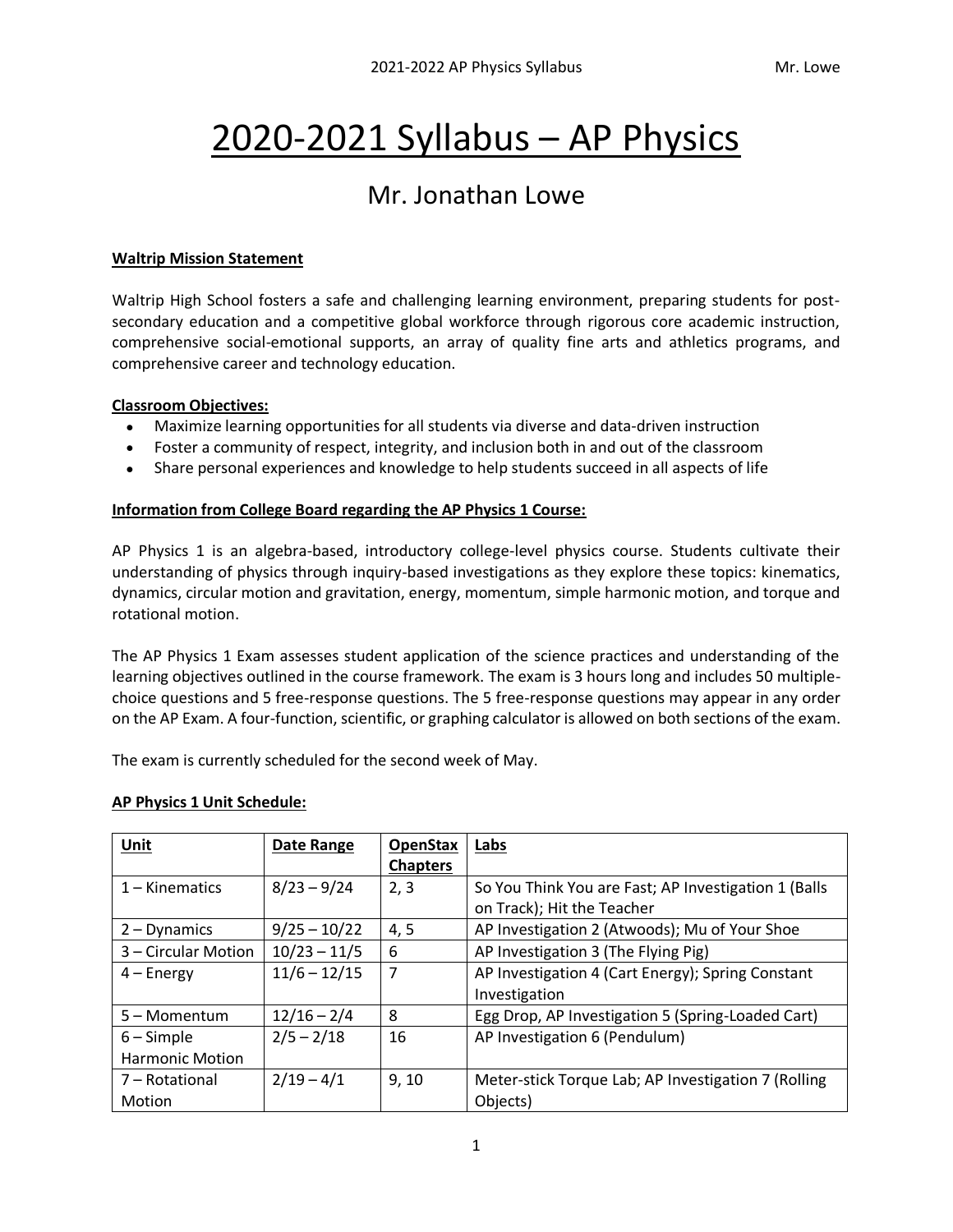#### **Teacher Contact Information:**

Jonathan.lowe@houstonisd.org (409) 241-6120 "Remind" App Code: @lowephys21

#### **Non-Instructional Time Summary:**

| <b>Description</b> | Days / Times                        | <b>Purpose</b>                                 |
|--------------------|-------------------------------------|------------------------------------------------|
| Office Hours       | W, F: 7:30 - 8:20                   | Tutorials by appointment                       |
| Conference         | M: $12:45 - 1:25$                   | Parent / Teacher conferences, instructional    |
| Period             | $T/Th: 12:55 - 2:25$                | planning, administrative tasks                 |
| <b>Quiet Time</b>  | $4:00 \text{pm} - 7:30 \text{am}$ , | Mr. Lowe's time away from work (though I often |
|                    | Weekends                            | respond to school-related messages)            |

#### **Classwork and Grading Policy**

- Assignments for AP Physics will include reading, labs, and other homework
	- $\circ$  Assignments will be listed in the HUB but may utilize other digital resources
	- $\circ$  Students need to acknowledge completion of assignments in the HUB even if they submit assignments in other platforms
	- $\circ$  This is a college-level course; therefore college-level rigor and difficulty are required
	- $\circ$  Students should expect significant time spent on the class OUTSIDE of class hours
- Each assignment will include a due date to ensure content is learned at the appropriate time
	- $\circ$  Assignments completed on or before the due date will have a maximum score of 100%
	- $\circ$  Assignments completed after the due date will have a maximum score of 80%
		- No assignments will be accepted more than three days after the original due date
	- o Timing of completion is determined electronically using digital platforms
	- $\circ$  For extenuating circumstances such as unforeseen absences, alternative due dates may be arranged at the discretion of the teacher
- Grading
	- $\circ$  Students should complete all assigned reading and questions; however, every question may or may not be graded
	- o The teacher will not announce ahead of time which questions are graded
	- o Re-takes / Re-dos
		- **•** Consistent with school policy, students that fail an assessment or assignment will have the opportunity to re-take the assessment or re-do the assignment
		- Re-takes / re-dos will have a maximum 80% score
		- Re-takes / re-dos must be completed within three days of the original due date or the end of the 6-week grading period (whichever comes first)
	- o Grade weight by assessment type:
		- Exams & Quizzes 50%
		- $\blacksquare$  Labs 25%
		- Classwork and homework  $-15%$
		- Participation 10%